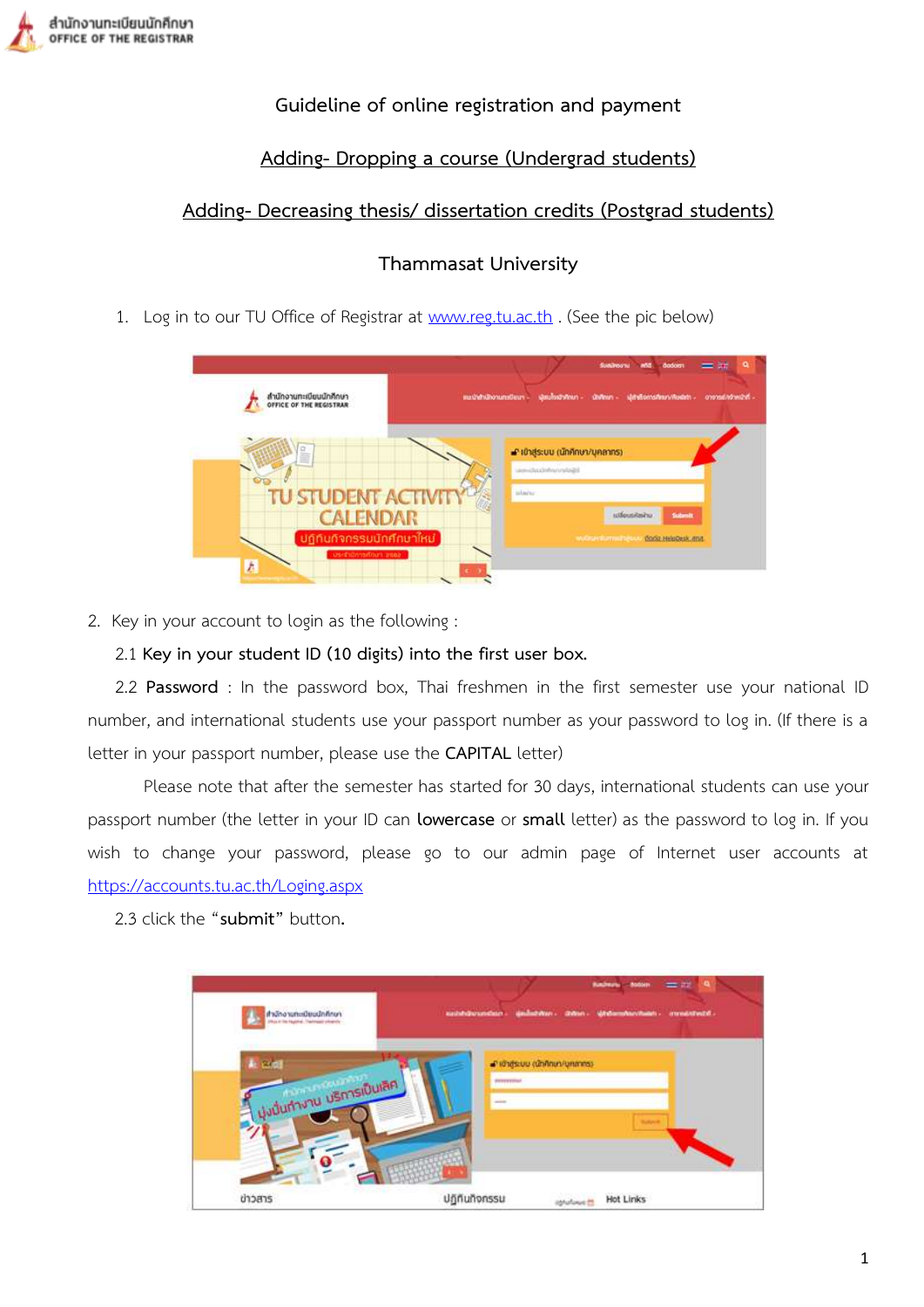3. Your ID, name, and last name will appear on the enrollment page, click the **"enrollment"** button to proceed your course enrollment. This page is only available during specified course enrollment period as indicated on the academic calendar.

 $\Rightarrow$  The regular enrollment (first enrollment) must be done before semester begins.



If the regular enrollment is not completed, the late course enrollment for add/drop will be available. The button **Comparison a** appears on the page. Undergraduate is fined 45 THB/day for late fee and post-graduate is fined 100 THB/day. The fine is charged on the first day of the late enrollment.

4. You are advised to study terms and conditions thoroughly before clicking the **"enrollment"** button.

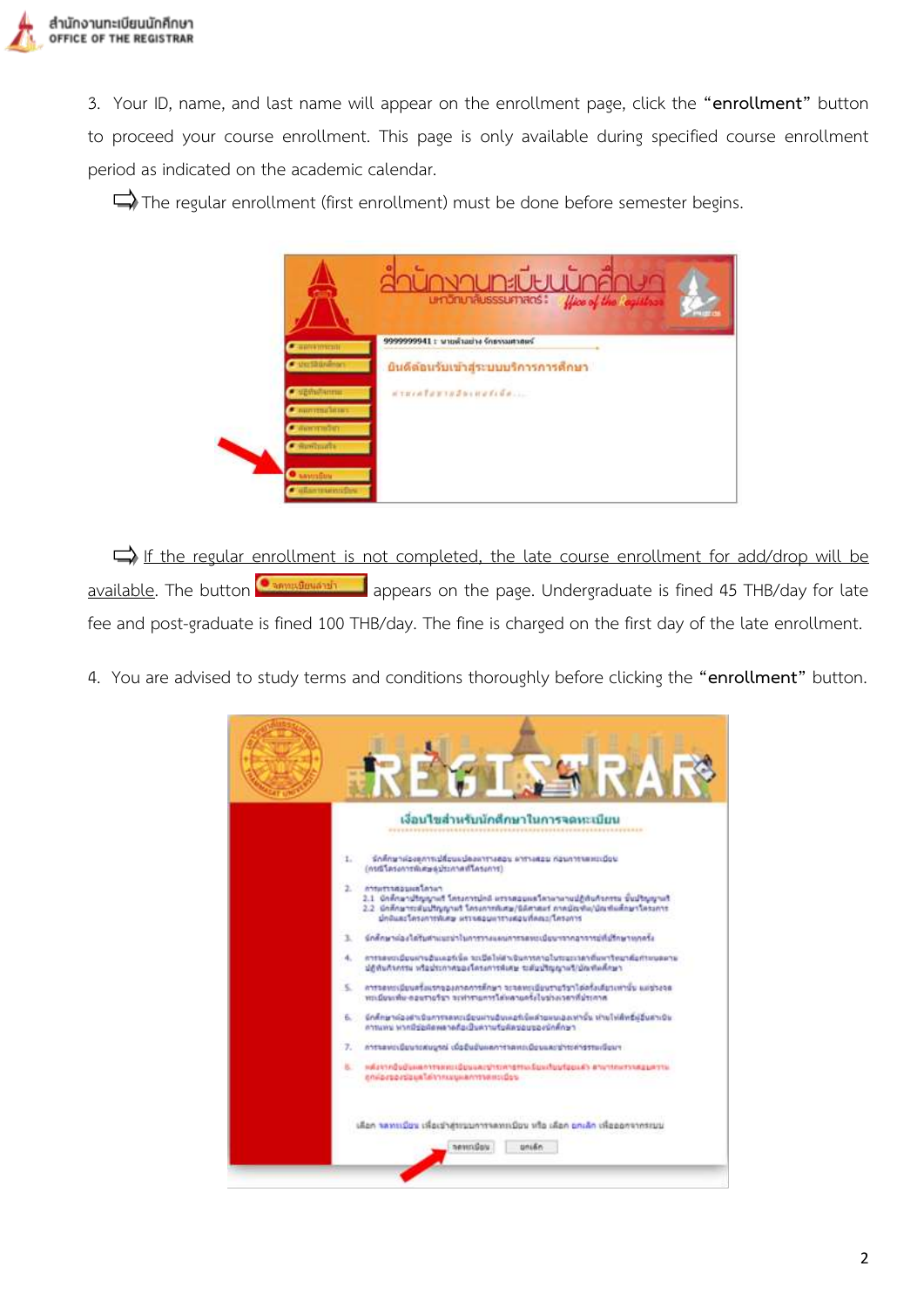

5. Regular enrollment or late enrollment page appears.

|                        | 11003101                                                                 | roof a Patentown |                          |                       |
|------------------------|--------------------------------------------------------------------------|------------------|--------------------------|-----------------------|
| ni rix<br>seter/fation |                                                                          |                  | <b>THE REAL PROPERTY</b> |                       |
| 1200                   | ไม่พบการเลือกวิชาลดพะเบียน กรอเพราะหลังรายวิชาที่ช่องสิ่งหลี่ยมตำแลวงนี้ |                  |                          | <b>Germanysvaluus</b> |

Or the following screen for late-enrolment. For the late registration period according to Academic Bulletin (Activity)

|            | รายวิชาที่ต้องการจดทะเบียน(ข                                                                                          |                           |    |
|------------|-----------------------------------------------------------------------------------------------------------------------|---------------------------|----|
| เพิ่มวิชา  | Martin a                                                                                                              | www.ne Sec/Gri seminimum) | mm |
| ersmilativ | ≤<< ป้องกรัสวิชา เพื่อดันทา และเอือกราชวิชาที่ต้องการจดทะเบียน<br>(avald * diesdu EL* Astronium finandiu EL vienusse) |                           |    |

6. If student needs to search for class, follow the instructions below;

6.1 **Student enroll for major classes (quota), i.e. TU 105, TU005, click "choose classes offered** 

**by study plan".** The chosen classes then automatically move up to the top of the page.

|               | นี้แว้ชา                                                                                              |      | uu una Sec/Gri | vontrumum    | <b>Baltimore</b>                                                                                           |
|---------------|-------------------------------------------------------------------------------------------------------|------|----------------|--------------|------------------------------------------------------------------------------------------------------------|
| [61]          | ANALYTICAL CHEMISTRY                                                                                  | з    | 030001         | ตามรายวิชา ▼ | TU11/00-12/30 ENG306<br>TH11/00-12:30 ENG306<br>HE 04/10/61 09:00-11:00 N/A<br>FE 11/12/61 09/00-12/00 N/A |
| satisfila 261 | uccelhocizmucuno                                                                                      | $-9$ |                |              | #111410 18,500.00                                                                                          |
|               | <del>่คนสะดา จากะเป็ยน</del> รายวิชานอกตณะมากกว่ารวยวิชาไมลณะ นักศึกษาสามารถยืนยันผลการจดทะเบียนได้ ↓ |      |                |              |                                                                                                            |

6.2 In case of choosing desired class, fill the course code which consists of English letters and 3 digits of the course code with no space. Click the **"search"** button.

|          | <b>Balm</b>                                                                                                            | unnen Sec/Gr | sawrailmauni | <b>Clark</b>           |
|----------|------------------------------------------------------------------------------------------------------------------------|--------------|--------------|------------------------|
| refshrum |                                                                                                                        |              |              |                        |
|          | ใจไทยภารเ <mark>รื่</mark> อกวิชาจดทะเบียน กรณาระบทงัสรายวิชาที่ช่องสี่เหลี่ยมดำนลางนี้ - ©                            |              |              |                        |
| JC200    | นิอนรหัสวิรา เพื่อคำหา และเลือกรายวิชาที่ต่องการจดหมบิยน<br>anals" ร่วมเช่น EL" ก็จะพบวิชาที่รับฟันด้วย EL ทั้งหมดค่ะ) |              | ต้นทา        | ด้งรายวิชาจากโควดา/แผน |

*or* 6.3 fill the English letter code, then followed by \* (star), for example AE\*, click the **"search"** button. All classes with those first-two letter being provided in current semester appear.

|             | Saints:                                                                                                                      | winning Sec/Gr |       | ventalmuum | <b>STORY</b>           |
|-------------|------------------------------------------------------------------------------------------------------------------------------|----------------|-------|------------|------------------------|
| setenta Sun |                                                                                                                              |                |       |            |                        |
|             | ป้อนชหัสวิชา เพื่อค้นหา และเดือกรายวิชาที่ต้องการจดหะเบียน<br>(อาจไข่ " ข่วยเช่น EL" ก็จะพบวิชาที่ขึ้นต้นด้วย EL ทั้งพบตต่อ) |                | ค์นหา | 8533821    | ด้งรายวิชาจากโควดา/แผน |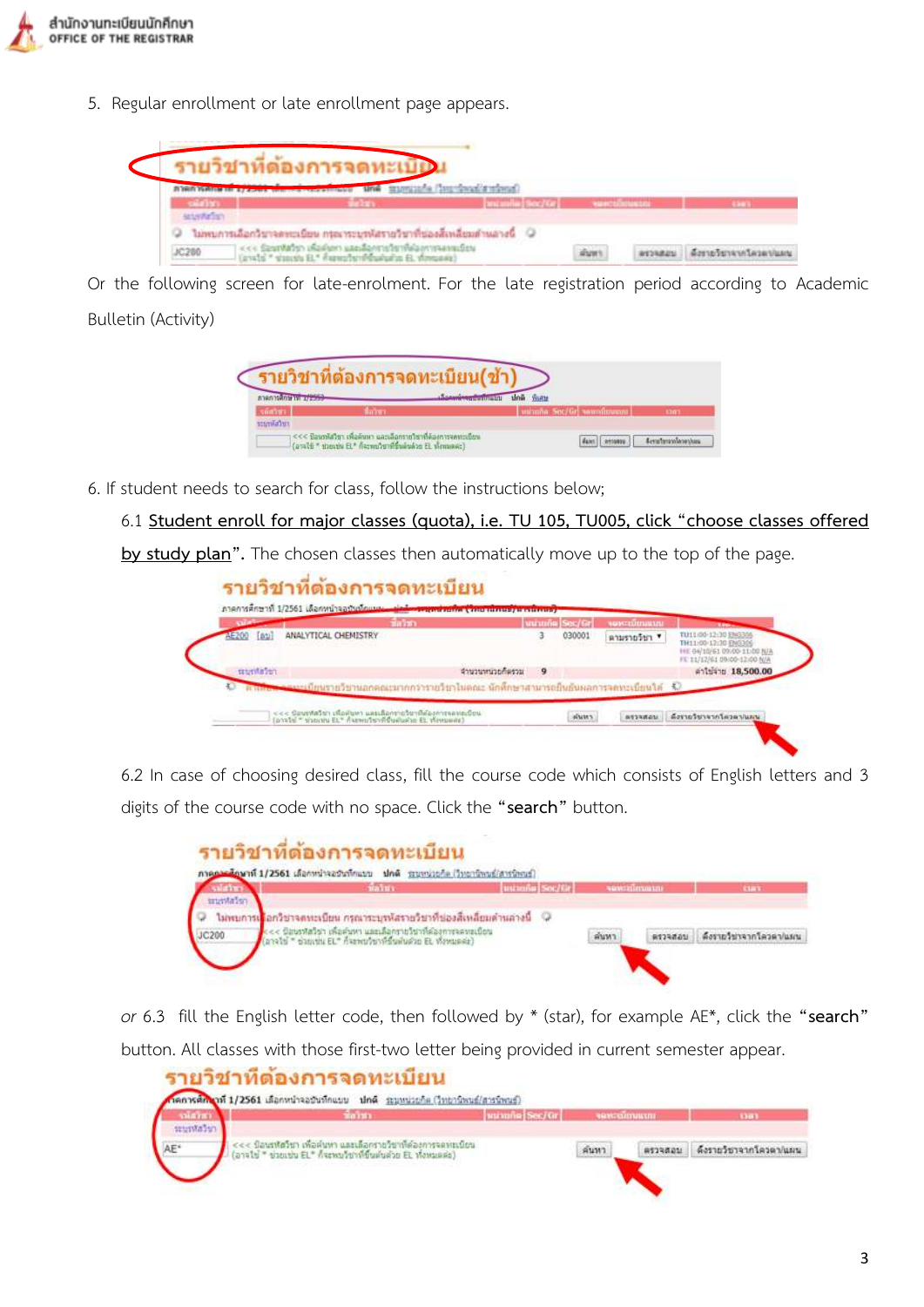

7. When completed prior steps (6.2 or 6.3), choose the desired Sec./Gr. by clicking the **"pink enrollment card".** The chosen courses will appear on top of the page. The total numbers of credits registered will be automatically calculated.

|         |                  | <b>Taim</b>                                                                                                                                                |                          | securities Sec./Gr. |           | summation and many                         |         | <b>Contract Contract</b>                                                                                                                                                              |
|---------|------------------|------------------------------------------------------------------------------------------------------------------------------------------------------------|--------------------------|---------------------|-----------|--------------------------------------------|---------|---------------------------------------------------------------------------------------------------------------------------------------------------------------------------------------|
|         | AE200 [au]       | ANALYTICAL CHEMISTRY                                                                                                                                       |                          | r                   | 030001    | * רפלטרצערה                                |         | TU11:00-12:00 pm<br>TH11:00-12:30 EMSISTS<br>HE DICESS DROD-11:00 N/A<br>FR: 11/12/42 09:00-12:00 NJA                                                                                 |
|         | AE201 (au)       | PHYSICAL CHEMISTRY                                                                                                                                         |                          | y.                  | 020001    | * ratorers                                 |         | TUOSCIO-11/00 ENCODE<br>THOSE 20-11-00 END201<br>FWE 02/30/61 09:00-11:00 N/A                                                                                                         |
|         | AE211 [Au]       | <b>THERMODYNAMICS</b>                                                                                                                                      |                          | 3                   | 080001    | * reforeira                                |         | FE 07/12/E1 09/00-12/01 N/A<br>WELL OD-LINE LINES<br><b>FRIDAY IN CONSUMIT</b><br>一 15/13/81 12:00-14:00 NM                                                                           |
|         | <b>SELVATION</b> |                                                                                                                                                            | <b>Engineerist-fessu</b> | $\mathbf{q}$        |           |                                            |         | FE 17/12/61 09:00-12:00 N/A<br>#11141# 18.500.00                                                                                                                                      |
| $\circ$ |                  | สำเด็จน จดทะเบียนรายวิชานอกสอะมากกว่ารายวิชาไทยสะ นักศึกษาสายารถยิ้นยันผลการจดทะเบียนวิด   ©<br><<< Saustals: เพื่อพิมาร และเลือกระวัชาที่ต้องการจองเบริยะ |                          |                     |           | SUN'S                                      | wroodau |                                                                                                                                                                                       |
|         | Gan ( use) FL    | (anals) * sonsta EL* Asswahrmenswick EL Members)<br><b>THOMA</b>                                                                                           |                          |                     |           | [wombs] Sec/Or] Youngu/m&s] in and Tugent] |         |                                                                                                                                                                                       |
|         |                  | รายวิชาสำหรับจอทะเบียน                                                                                                                                     |                          |                     |           |                                            |         |                                                                                                                                                                                       |
|         | AE106            | <b><i>Molarcoana Terroristical</i>ty</b><br>SUSTAINABLITY OF NATURAL RESOURCES AND ENERGY                                                                  | alletium                 | 900001              | 185/5     |                                            |         |                                                                                                                                                                                       |
|         | 46200            | ANALYTICAL CHEMISTRY                                                                                                                                       | ı                        | 030001              | 9999/9963 |                                            |         | <b>DAY</b><br>WE15/30-18.30 ys.51E<br>FRE 1021/07/03 3/6:30-14:30 5628<br>PE 18/12/R1 09:00-12:00 B/A<br>T011:00-12:30 UM1001<br>THIS OD-12:35 ENGINE<br>HVL RA/10/03.09v90-13.00 %/6 |
|         |                  | AE201 PHYSICAL CHEMISTRY                                                                                                                                   |                          | 020001              | 0000/9964 |                                            |         | FE ELISINE STAND CLOSE MAY<br>TOOSOO ELIIN ENGODE<br>TH09/30-11/00 EN0206<br>PHF ROZYNIVAI (PR-DP-51/00 R/A<br>PE BT/12/AT INVIOLAZIONALE                                             |

8. Choose other classes for add/drop.

| sinn.                | talen.                                                                                                    |                | <b>Designate Des (S2)</b> | <b>SERVICE AND INCOME.</b>                                |         | <b>CENTRAL</b>                                                                                                  |
|----------------------|-----------------------------------------------------------------------------------------------------------|----------------|---------------------------|-----------------------------------------------------------|---------|-----------------------------------------------------------------------------------------------------------------|
| AE200 Tas!           | ANALYTICAL CHEMISTRY                                                                                      | з              | <b>E10001</b>             | ammaten *                                                 |         | PATILO AND COUND ABANCOUN<br>THIS HIP CO-TO ENTITE<br>FRE DIVISIONS REVOLUTIONS<br>PE M/LTAL BRAD (2-00 B/S)    |
| <b>AE201 [as]</b>    | <b>INVSICAL CHENISTRY</b>                                                                                 | 3              | 020001                    | reference                                                 |         | TMOTH 20 13:00 SIMILIAN<br><b>EMOS 33-CLIED DISCON</b><br>PA SETERI ENGLISHER<br>FE RITICIRE DI-RA (210) SIA    |
| AEZII (au)           | THERMODYNAMICS.                                                                                           | 3              | DRODOT                    | arternation *                                             |         | WE 11/05-21-32 PAGE(0) S<br><b>FRIDAYS-CLOUD ENGINEERS</b><br>HE RUSSEL LEGS SARD NO.<br>IS IT/OSI ING O IS \$4 |
| AEBOZ Tas!           | THESTS.<br>("sivistical remotes a returnate of undistrators")                                             | 12             | 000001                    | <b>ATMONSOFT</b>                                          |         |                                                                                                                 |
| <b>America</b> Servi | <b><i><u>Engineering</u></i></b>                                                                          | 21             |                           |                                                           |         |                                                                                                                 |
| €                    | O glashariaalaanin O                                                                                      |                |                           |                                                           |         |                                                                                                                 |
| AE8°                 | ccc Stunkthy) photosy usually retrostate prosecution<br>(and) a shorts Et* Franchy (Marialho Et Mensavia) |                |                           |                                                           | 9819825 |                                                                                                                 |
| <b>Seat Lawrence</b> | the term                                                                                                  |                |                           | I we must be you that it controlled with the wealth court |         | <b>TANK</b>                                                                                                     |
|                      | unitment/order in the control                                                                             |                |                           |                                                           |         |                                                                                                                 |
|                      | sofanfloggyler lasanvedné                                                                                 | <b>PACTARE</b> |                           |                                                           |         |                                                                                                                 |
|                      | <b>MADI THRUS</b>                                                                                         |                | 000001                    | <b>DODG/0/915</b>                                         |         |                                                                                                                 |
|                      | THESIS                                                                                                    | 18             | 00000                     | <b>DOM: YEST</b>                                          |         |                                                                                                                 |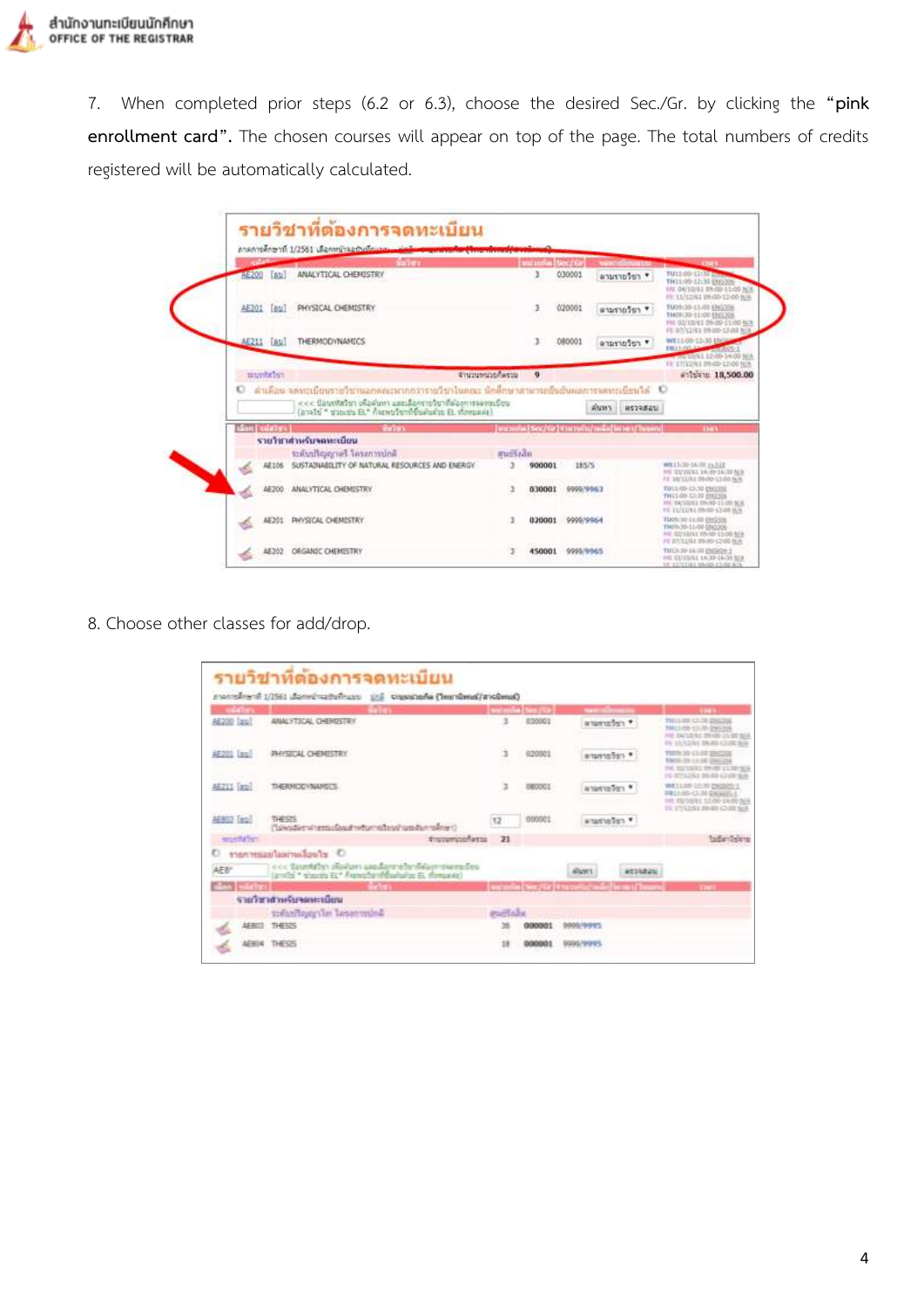

9. **For thesis or dissertation enrollment (only for graduates).**

To enroll thesis or dissertation, proceed the followings;

9.1 Choose **"the numbers of credits (thesis/dissertation)"**.

|               | ภาคการศึกษาที่ 1/2561 เดือกหน้าจอบันทึกแบบ                                     | ปกติ (ระบบเป็นก็ต (วิทยานิพนธ์/สารนิพนธ์)) |        |              |                                                                                                                 |
|---------------|--------------------------------------------------------------------------------|--------------------------------------------|--------|--------------|-----------------------------------------------------------------------------------------------------------------|
| <b>SHEREL</b> | <b>Salm</b>                                                                    | panona Sec/Gr                              |        | vencolmeno   | <b>Giab</b>                                                                                                     |
| AE200 [au]    | ANALYTICAL CHEMISTRY<br>In the computation of the transport of the computation | з.                                         | 030001 | ลานรายวิชา * | TULL:00-12:30 ERGUSS<br>TH11:00-12:30 EM3306<br>PH 04/10/61 09:00-11:00 N/A<br>FE 11/12/61 09:00-12:00 N/A      |
| AE201 [61]    | PHYSICAL CHEMISTRY                                                             |                                            | 020001 | * reformers  | TU09(30-11/00 ENG306)<br>T409-30-11/00 ENG306<br>HE 02/10/41 09:00-11:00 N/A<br>FE-07/13/91 09:00-12:00 N/A     |
| AE211 [au]    | THERMODYNAMICS                                                                 |                                            | 080001 | ดามรายวิชา ♥ | WE11/00-12/30 EN9605-1<br>FM11:00-12:30 ERG605-1<br>HE 00/10/61 12:00-14:00 N/A<br>FE 17/12/61 09:00-12:00 fs/A |
| AE803 [au]    | THESIS                                                                         | 36                                         | 000001 | ตามรายวิชา ▼ |                                                                                                                 |

9.2 Register the number of credit to your study plan.

|             | ภาคการศึกษาที่ 1/2561 เลือกหน้าจอบันทึกแบบ                      | ปกติ ระบุหน่วยกิด (วิทยานิพนธ์/สารนิพนธ์) |                      |              |                                                                                                                 |
|-------------|-----------------------------------------------------------------|-------------------------------------------|----------------------|--------------|-----------------------------------------------------------------------------------------------------------------|
| said into   | ที่กว้ายา                                                       |                                           | <b>Minnie</b> Sec/Gr | sassalmann   | man                                                                                                             |
| AE200 [au]  | ANALYTICAL CHEMISTRY                                            | з                                         | 030001               | ตามรายวิชา ▼ | TU11:00-12:30 ENG10E<br>TW11/00-12:30 ENG306<br>FIE D4/10/61 09:00-11:00 N/A<br>FE 11/12/61 09:00-12:00 NJA     |
| AE201 [av]  | PHYSICAL CHENISTRY                                              | 3                                         | 020001               | ตามรายวิชา * | TUOS:30-11:00 ENG206<br>THOS:30-11/00 SHEERS<br>HE 02/10/61 09:00-11:00 N/A<br>FE 07/12/61 09:00-12:00 M/A      |
| AE211 [81]  | THERMODYNAMICS                                                  | 3                                         | 080001               | ตามรายวิชา ▼ | WE11-00-12:30 ENGAGE-1<br>FR11:00-12:30 ENG605-1<br>FIE 05/10/61 12:00-14:00 N/A<br>FE 17/12/61 09/00-12:00 N/A |
| AE803 [av]  | THESIS<br>(ไม่พบอัตราค่าธรรมนิยมสำหรับการเรียนกำมระดับการคักษา) | 12                                        | 000001               | י רמלמרצות   |                                                                                                                 |
| saustitatum | WEEK BENEFALL AND CONTRACTOR OF A SANDARY HIM                   | จำนวนหน่วยก็ครวม<br>21                    |                      |              | ในนิคาใช้จ่าย                                                                                                   |

10. Once completed, the system automatically verifies the eligibility, total credits and fee will be displayed. Student must confirm this enrollment by clicking **"confirm the enrollment"** button (on the left tab).

**Note:** If your enrollment fails approval by the university conditions, i.e. not completed the prerequisite/co-requisite, the total fee will not be calculated. You are required to contact an official at the Office of Registrar as soon as possible.

| <b>Children and A</b>         | sialm.            | ภาคการศึกษาที่ 1/2561 เดือกหน้าจอป่นที่กแนน : ปกติ : ระบบอย่ายก็ต (วิทยานิพนธ์/สารนิพนธ์)<br><b>Bahn</b> |             | <b>MATIONAL Sec/for</b> | susmitimuus    | <b>Clay</b>                                                                                                     |
|-------------------------------|-------------------|----------------------------------------------------------------------------------------------------------|-------------|-------------------------|----------------|-----------------------------------------------------------------------------------------------------------------|
| $\blacksquare$ เป็นพาราชวิวิท | AE200 [au]        | ANALYTICAL CHEMISTRY<br>일상 이렇게 하는 것들이 사람들                                                                | $3^{\circ}$ | 030001                  | wharmother     | TU11/00-12:30 ENGINE<br>THEL-00-12-30 0363206<br>FRE 64/35/61 09/00-11/00 805<br>PR 11/12/41 09:00-12:00 8t/8   |
| stagman brane                 | AE201 [ap]        | PHYSICAL CHEMISTRY                                                                                       |             | 920001                  | marries of the | TUOV.30-11/00 ENS306<br>THOS: 10-11/00 EN2205<br>F67 62/10/61-09/03-11/00 N/A<br>FR 87/12/63 09:00-12:00 N/A    |
| trun/uru/arm                  | <b>AE211</b> [aw] | THERMODYNAMICS                                                                                           |             | 080001                  | whatshafter    | WE11/00-12/30 ENG605-1<br>FR11/00-12/30 ENGINE-1<br>HE DIVISIVES 12 00-14/00 N/A<br>18 17/12/61 09:00-12:00 NJA |
| <b>Budun Isamiculou</b>       | mundation.        | จำนวนหน่วยก็ครวบ                                                                                         | $^{\circ}$  |                         |                | Antukio 18,500.00                                                                                               |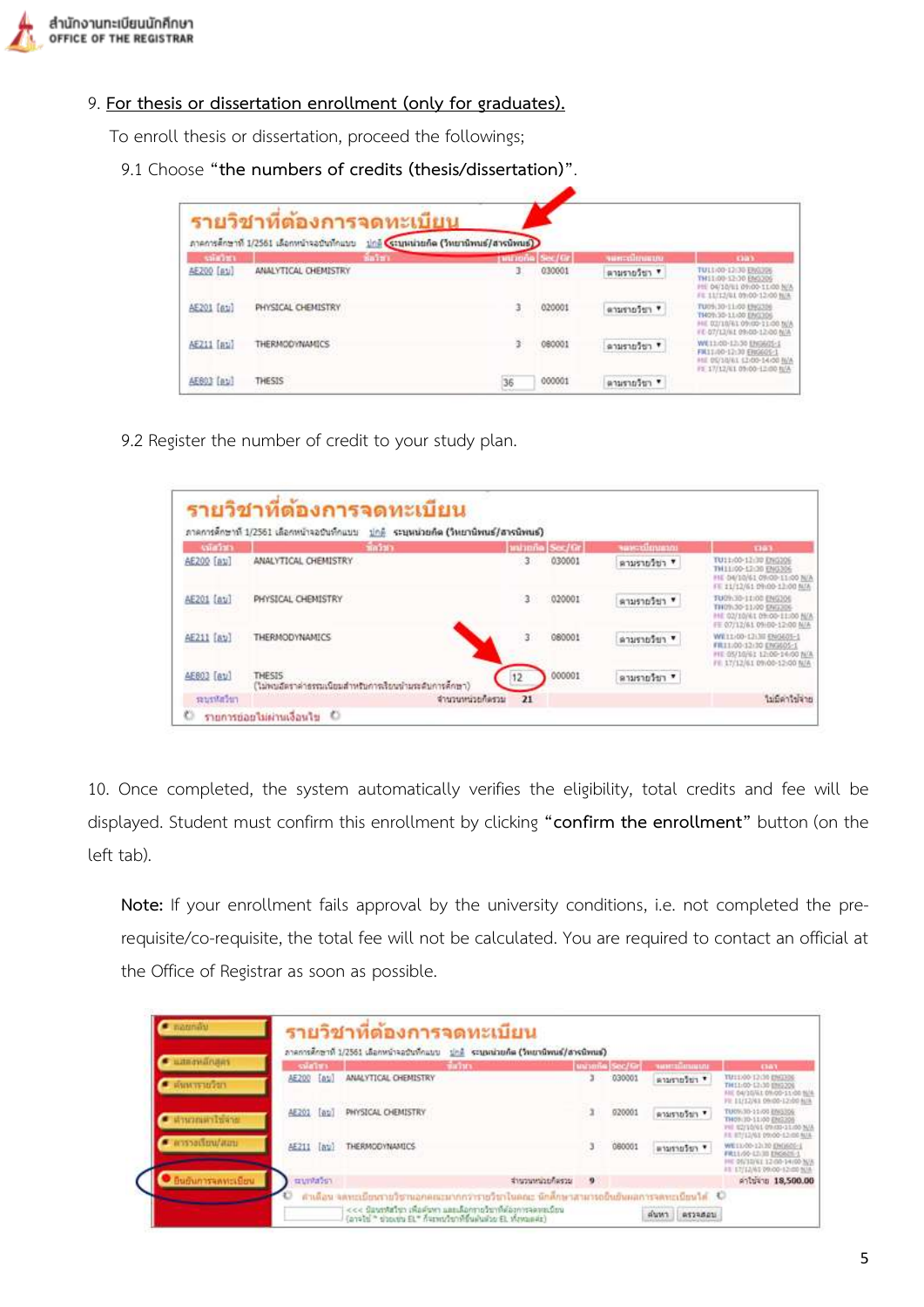

11. Click the **"confirm the enrollment"** button again (once confirmed enrollment, students are not allowed to make any changes).



12. When the registration is confirmed the amount that the student has to make payment will appear, then **click here to view the registration result**. To check the registration results If the registration is successful, **the registration result** must be displayed.

**Remarks:** If no registration results appear Will be considered that the registration transaction is not successful

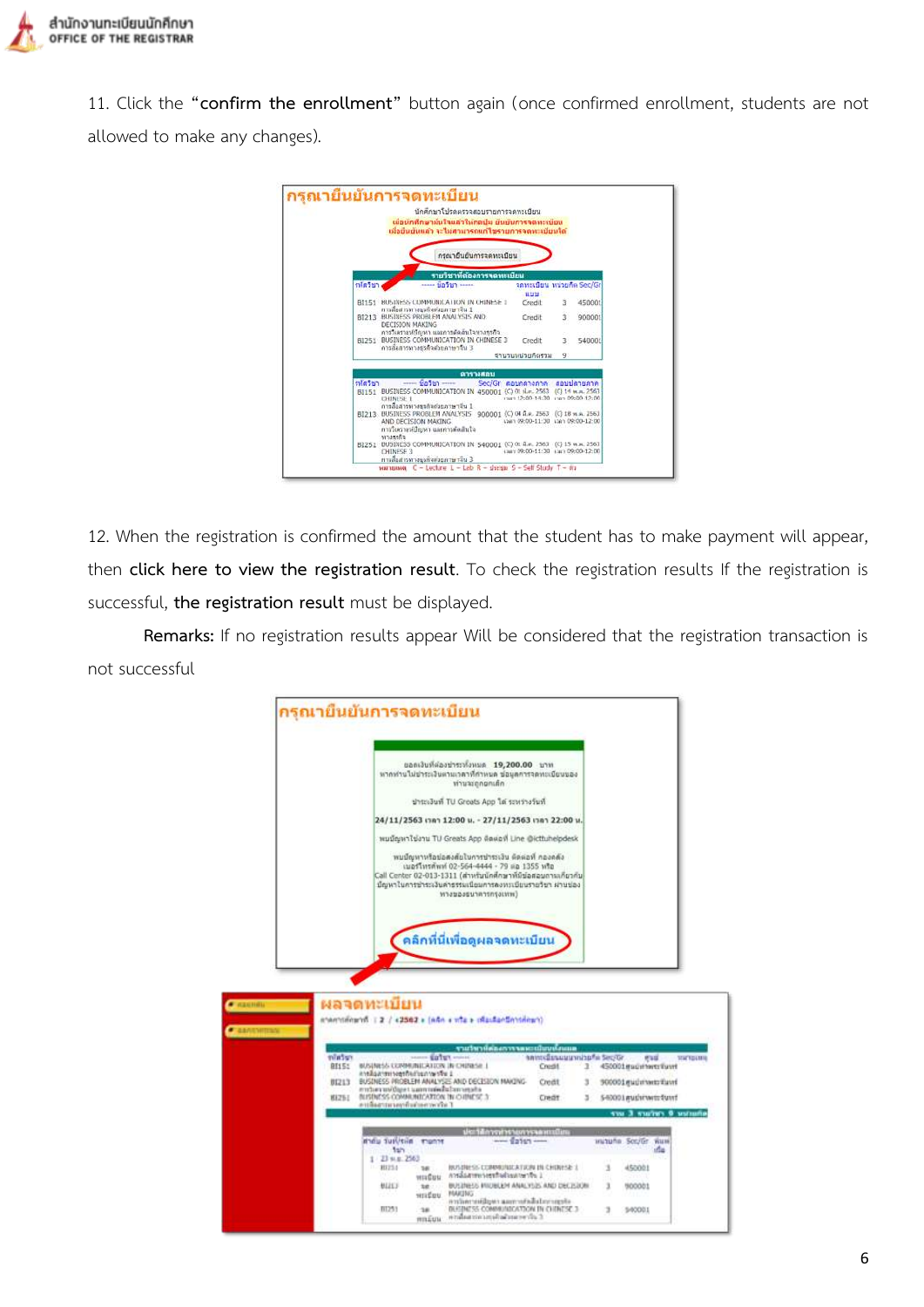

13. Students are required to complete **the payment through the TU Greats App** (if the student does not pay on the due date, registration information of the student and the student's registration information). Will be removed from the record after the end of the registration period)



**QR CODE to download TU Greats App.**

#### **\*\* Note \*\***

1. If you have problems using **TU Greats App**, contact the Greats App Help desk.



- 2. If you have any problems or questions regarding **payment**, please contact
	- **Finance Division** Tel. 0-2564-4440-79 ext. 1355
	- **Call Center TU Greats App** (For payment issues only) Tel. 0-2013-1311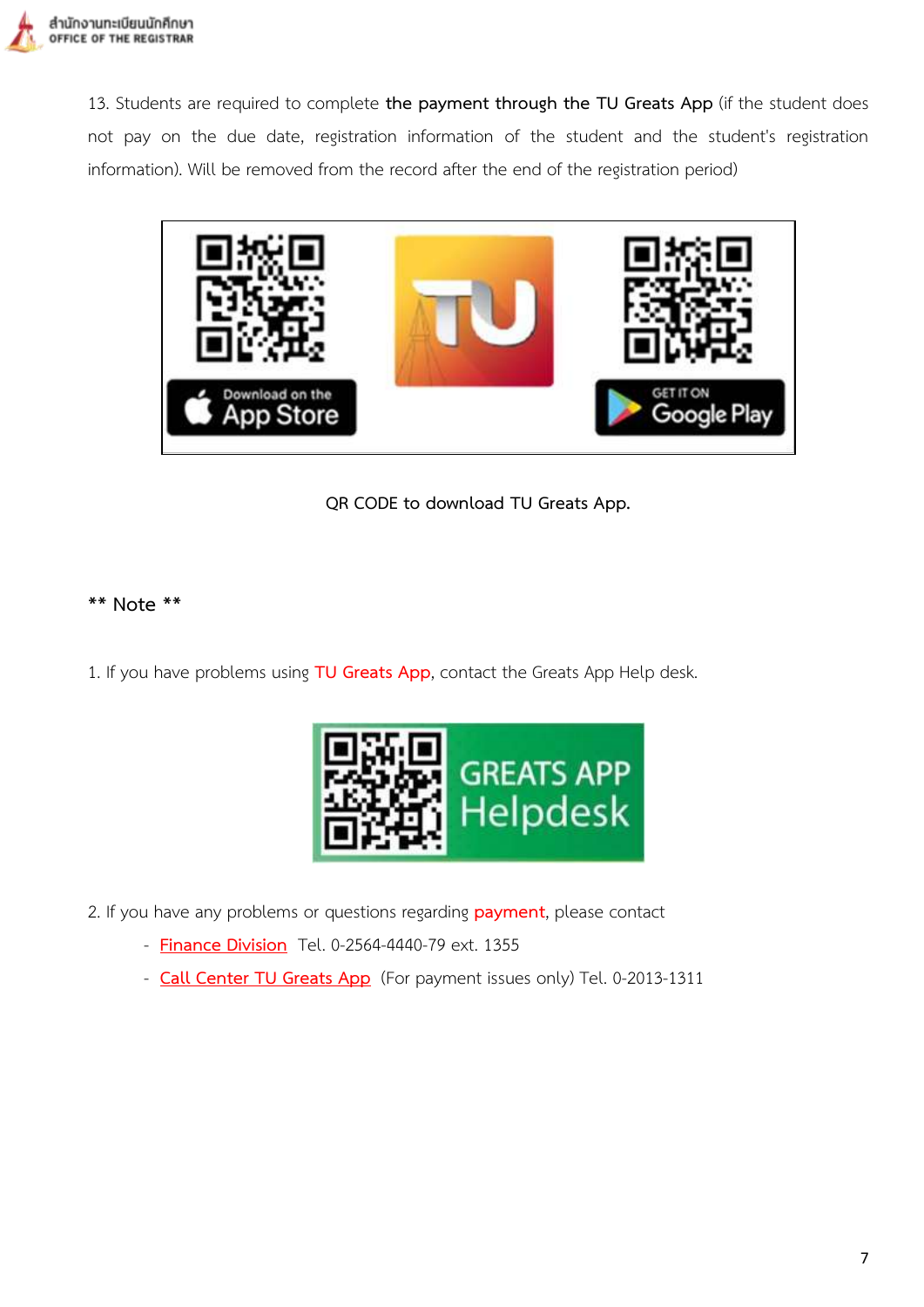

# **Class add/drop, Section/Group change, and thesis or dissertation credit add/drop for graduates**

 **Multiple changes are allowed during the specified period, without payment.** Exception of late enrollment, you need to pay fine before. Class add/drop can be done the next day.

14. Once log in to the system, click **"add/drop"** button on the left tab.

\* Terms and conditions page is identical to number 4., then click the **"enrollment"** button.



15. **To add classes,** the procedure is the same as indicated in 6.2 or 6.3. Student must click the "light blue enrollment card", the chosen classes pop up at the top of the page and the total credits are automatically calculated.

**Note:** If add/drop fails, the warning appears below the class, i.e. when class reaches maximum numbers of students, you are not allowed to add this class, unless someone drops the class.



16. **To drop classes,** click the **"trash "** button. The dropped class pops up at the top of the page. You must confirm the dropping class.

| <b>TIME</b>                      |          | ---<br>-- |  |
|----------------------------------|----------|-----------|--|
| <b>In Tree 1</b>                 |          | 36300     |  |
|                                  |          |           |  |
| รายวิชาที่ต้องการจดหะเนียนหังหนด | ________ |           |  |
|                                  |          |           |  |
| <b>CONTROLS SURFEY</b>           |          |           |  |
|                                  |          |           |  |

 $\Box$ ) Each semester, you are not allowed to drop classes until your total credits are below university conditions. If necessary, Dean's approval is required.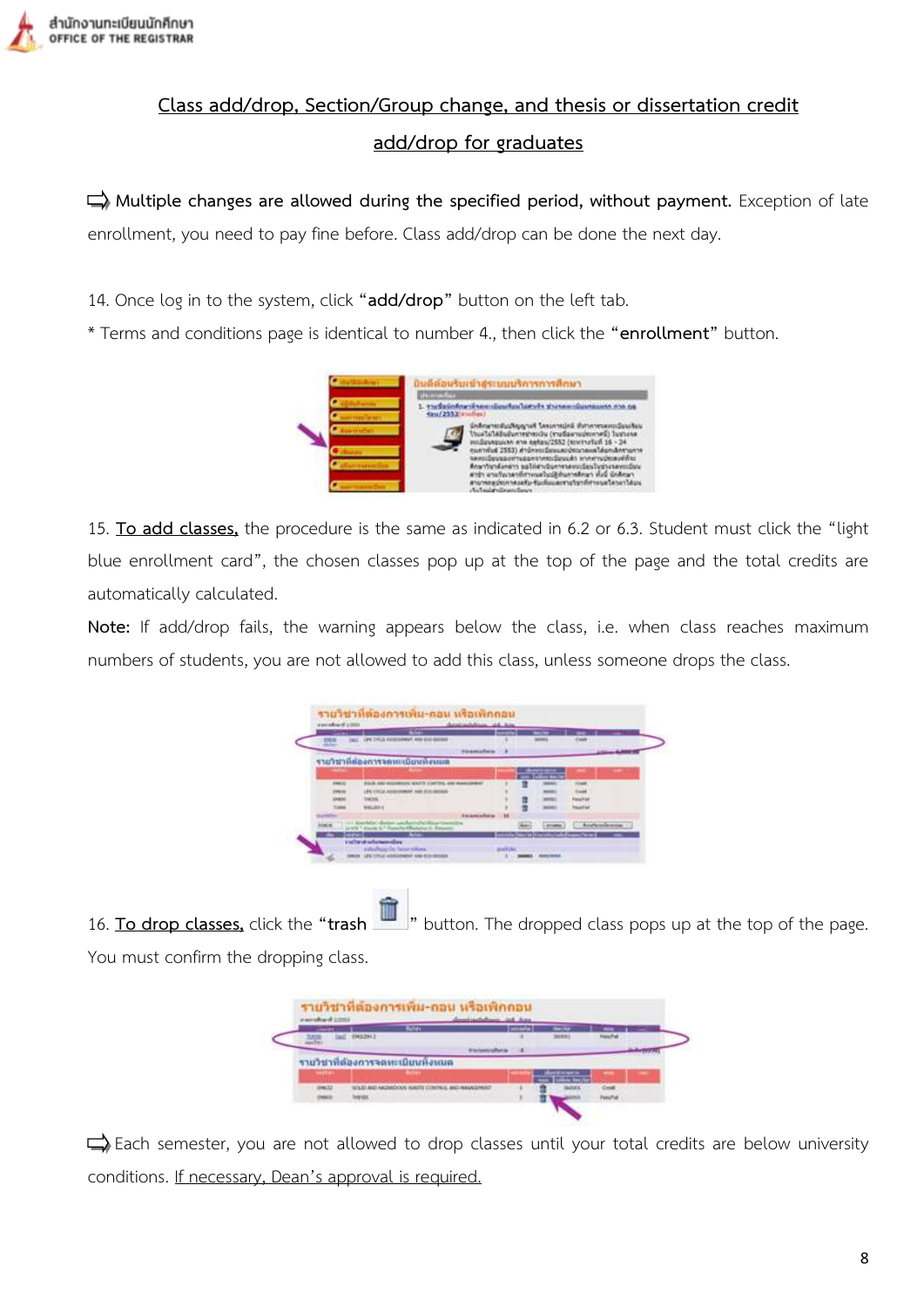

 **In case of dropping entire classes from your record, contact your faculty for academic leave of absence** (exclude summer semester)

17. **To change a section/group (same class)**, it can only be done outside major classes (quota). You are required to drop a current section/group (as indicated in 17), then enroll the class with another section/group (as indicated in 16).

| excellent UTEL |                       |    |    |  |
|----------------|-----------------------|----|----|--|
|                |                       | -- |    |  |
|                |                       |    |    |  |
|                | If you can exclude    |    |    |  |
|                | <b>SANTISEPPERENT</b> |    |    |  |
|                |                       |    |    |  |
|                |                       |    | -- |  |
|                |                       |    |    |  |
|                |                       |    |    |  |

#### 18. **To add/drop thesis or dissertation credits (for graduate student only)**

Click the **"extra"** button. You are allowed to add or drop numbers of credits as indicated in your study plan, i.e. to add from 3 to 6 credits or vice versa.

| <b>LODGE Branderski</b>           |  |
|-----------------------------------|--|
|                                   |  |
|                                   |  |
| รายวิชาที่ต่องการจดหาเบียนทั้งหมด |  |
|                                   |  |
|                                   |  |
|                                   |  |

After changes being made, added/dropped will move up to the top of the page and the total credits are calculated.

|                  | รายวิชาที่ต้องการเพิ่ม-กอ |             |                                             |            |     |  |
|------------------|---------------------------|-------------|---------------------------------------------|------------|-----|--|
| planned and 2000 |                           |             |                                             |            |     |  |
|                  | --                        | --<br>5,464 |                                             |            | --- |  |
|                  |                           |             |                                             |            |     |  |
|                  | www.astrongon.com         |             |                                             |            |     |  |
|                  |                           |             |                                             |            |     |  |
|                  | 444.00                    |             | HASHIRDED BACK CONTACT STATEMENT SUBSIDIARY | <b>THE</b> |     |  |
|                  |                           |             |                                             |            |     |  |
|                  |                           | 81023912    |                                             |            |     |  |
| <b>SHARE</b>     |                           |             | <b>Painting Adies</b> / 12                  |            |     |  |

19. After completed add/drop, section/group changes, or thesis and dissertation credit add/drop, click **"confirm the enrollment"** button (the left tab).

|  | - | <b>PEOCLASSING WORK</b> |  |  |  |
|--|---|-------------------------|--|--|--|
|  |   |                         |  |  |  |
|  |   | <b>TRANSLE</b>          |  |  |  |
|  |   | <b>HILL</b>             |  |  |  |
|  |   |                         |  |  |  |